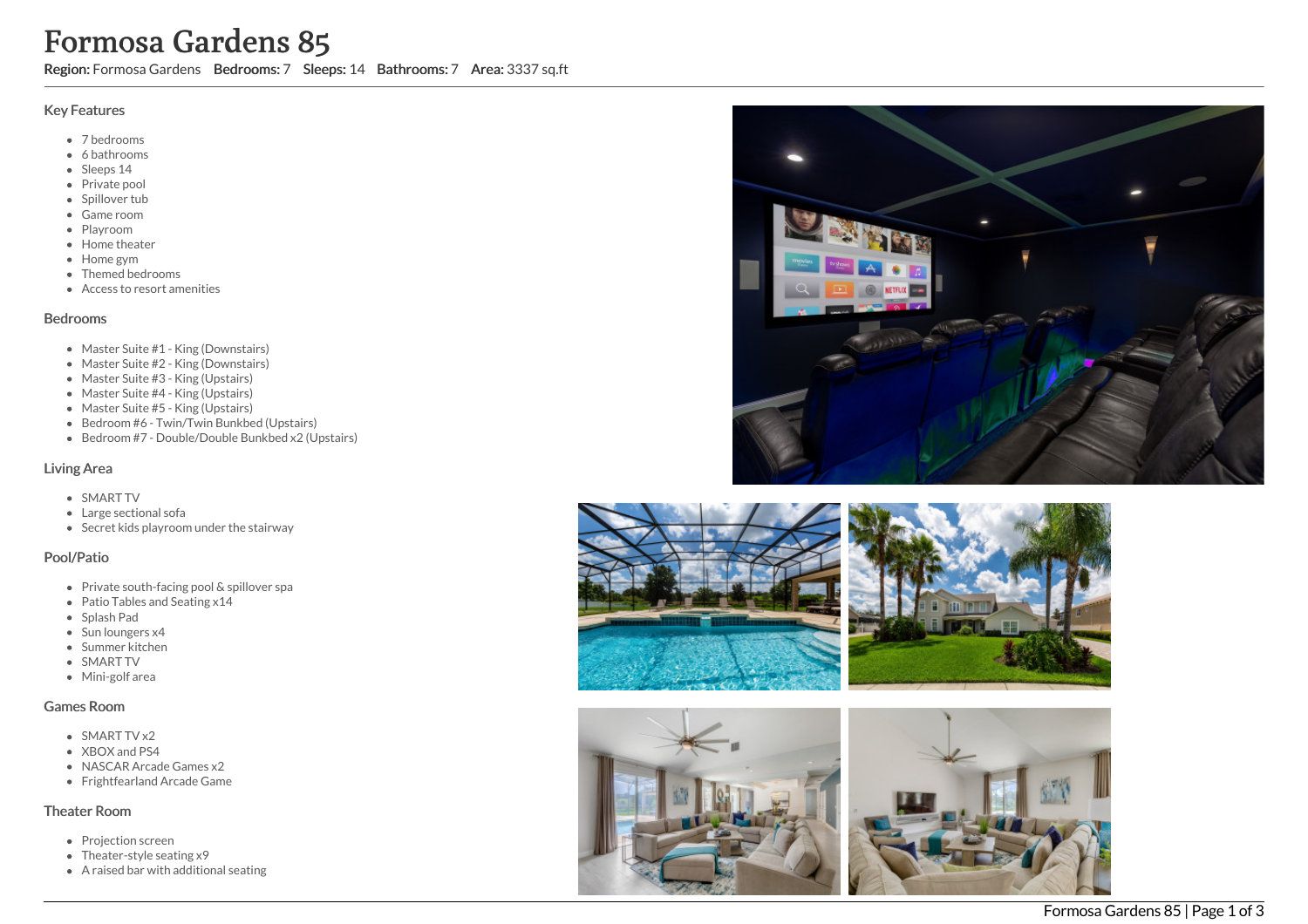#### Home Gym

- Dumbbells and kettlebells
- TRX
- $\bullet$  Spin bike
- Rower

#### General

- 3.337 sq. ft. luxury accommodation
- Newly Refurbished August 2020
- SMART TV in all bedrooms
- Dining table with seating x14
- Breakfast bar seating x4
- Stainless steel Appliances
- Large Screened-in Pool Area
- South-facing Private Pool
- Secret Kids Playroom
- Air conditioning and indoor ceiling fans
- Smoke-free and pet-free for your comfort
- Towels and linens are provided
- Complimentary high-speed wireless internet

## Laundry Room

- Full size washer and dryer
- $\bullet$  Ironing board & iron

# Children's equipment available for hire

- Crib
- Stroller
- High chair
- Pack and play

# Resort facilities

Ideally situated just 2 miles from Disney World, Formosa Gardens is considered as one of the most prestigious communities in Orlando. Guests can enjoy picturesque surroundings, beautiful lake views and palm-fringed boulevards throughout the extensive grounds. This family-friendly resort is located conveniently close to all of the top Orlando theme parks, a selection of championship golf courses and the impressive Formosa Gardens Village, which features a huge range of restaurants, shops and entertainment venues.

# Places of interest

- Golf courses 1 mile
- Supermarket 1 mile
- Disney World 2 miles
- Seaworld 10 miles
- Universal Studios 13 miles
- Legoland 24 miles